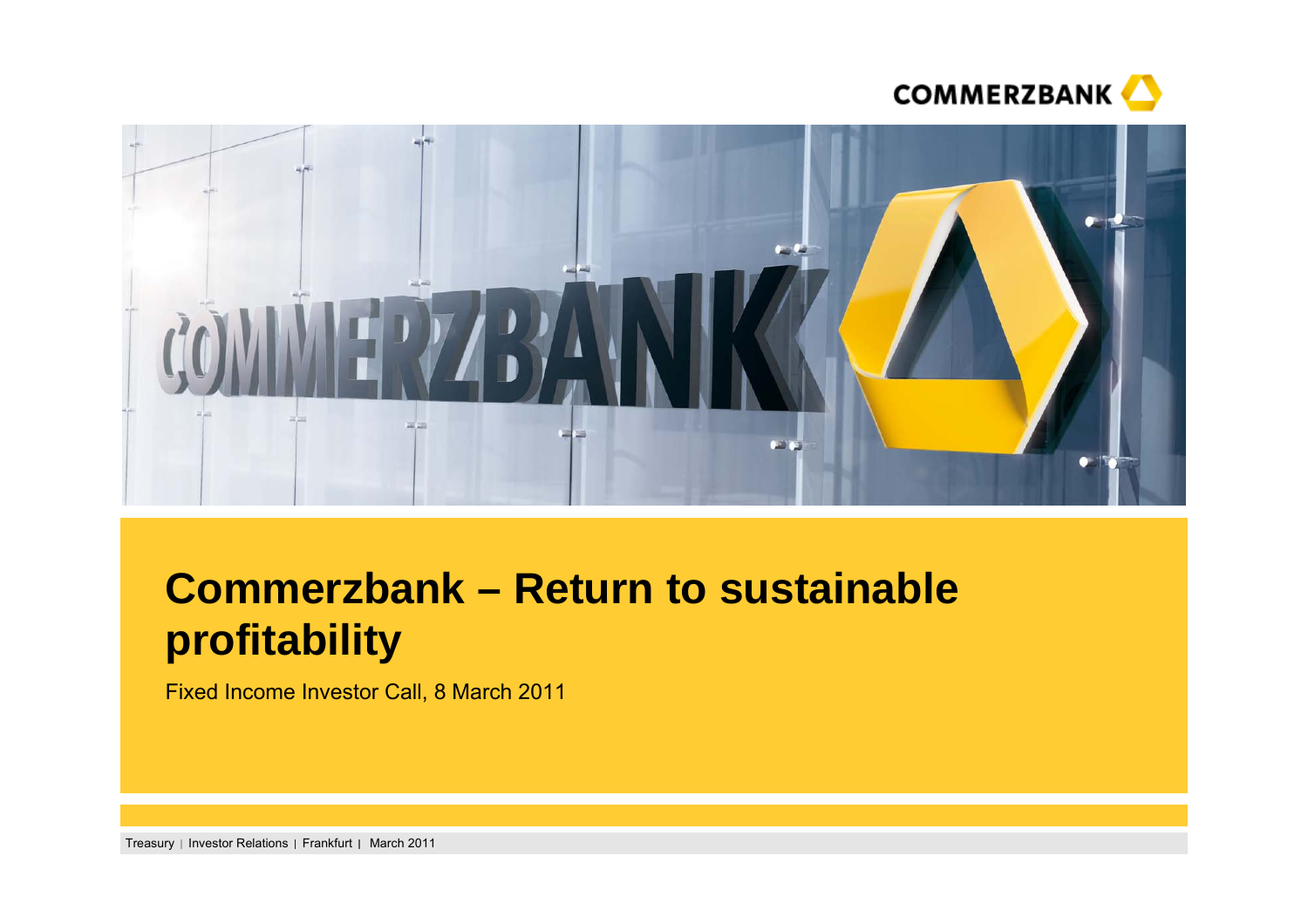

## **Commerzbank Group with net profit of €1.4bn in 2010**



Net profit: Consolidated Result attributable to Commerzbank shareholders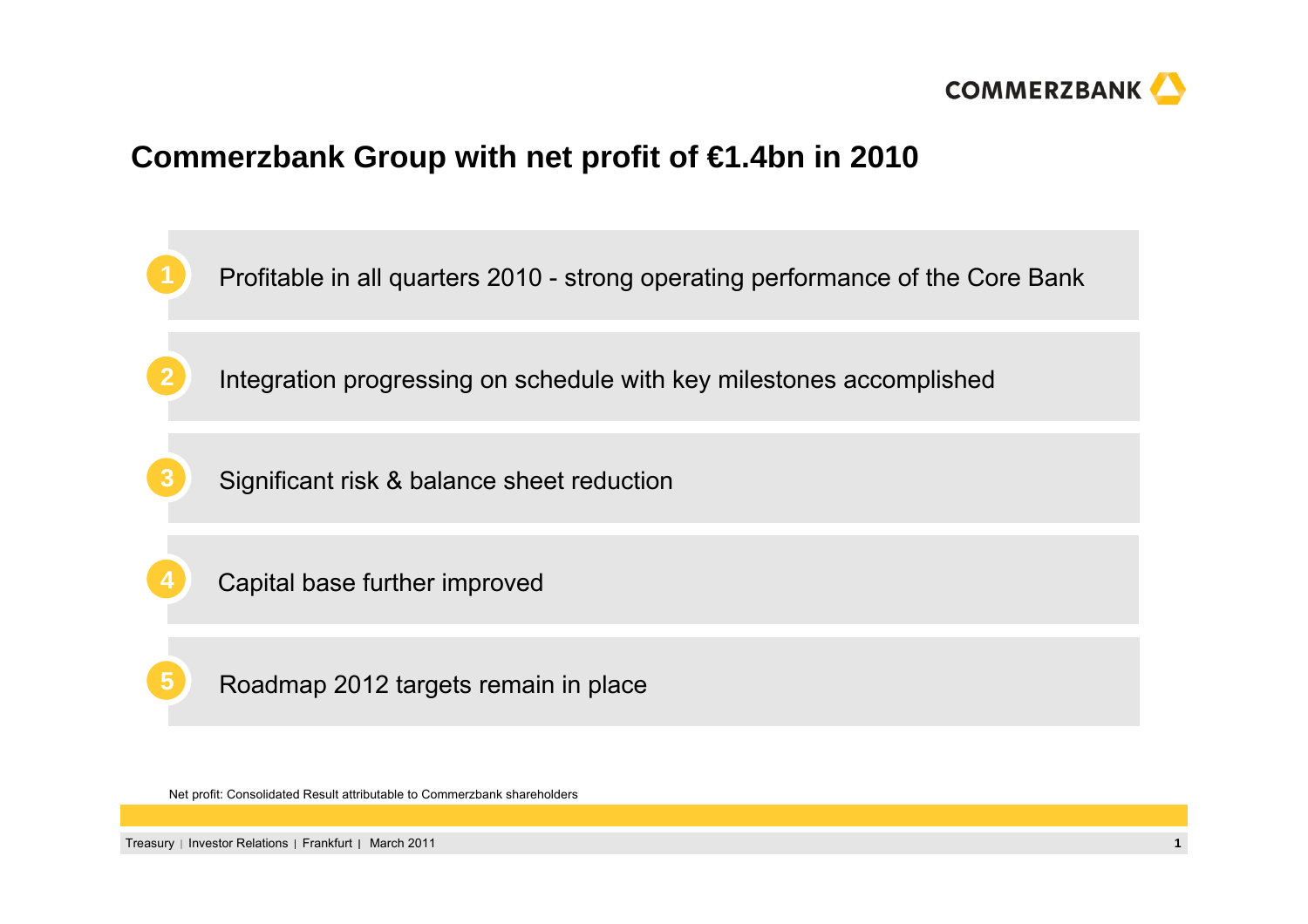

## **Profitable in all quarters 2010 - strong operating performance of the Core Bank**

| in $\epsilon$ m         | Q4 2009  | Q3 2010 | Q4 2010 | <b>FY 2009</b> | <b>FY 2010</b> | o/w<br><b>Core Bank</b> | o/w<br><b>ABF &amp; PRU</b> |
|-------------------------|----------|---------|---------|----------------|----------------|-------------------------|-----------------------------|
| Revenues before LLP     | 2,146    | 2,922   | 3,015   | 10,948         | 12,671         | 10,905                  | 1,766                       |
| <b>LLP</b>              | $-1,324$ | $-621$  | $-595$  | $-4,214$       | $-2,499$       | $-853$                  | $-1,646$                    |
| Operating expenses      | 2,396    | 2,185   | 2,164   | 9,004          | 8,786          | 8,071                   | 715                         |
| Operating profit / loss | $-1,574$ | 116     | 256     | $-2,270$       | 1,386          | 1,981                   | $-595$                      |
| Net profit / loss*      | $-1,857$ | 113     | 257     | $-4,537$       | 1,430          |                         |                             |

- Revenues before LLP increased by 16% y-o-y driven by strong client flow and favorable market conditions
- Low LLP level in the Core Bank; high risk provisioning in ABF
- Cost base: synergy results partially offset by integration charges
- > Net profit supported by tax credit in foreign locations

<sup>\*</sup> Consolidated Result attributable to Commerzbank shareholders

Treasury | Investor Relations | Frankfurt | March 2011 **2011 2012 2013 2014 2015 2016 2018 2018 2018 2018 2018 2018 2018 2018 2018 2018 2018 2018 2018 2018 2018 2018 2018 2018**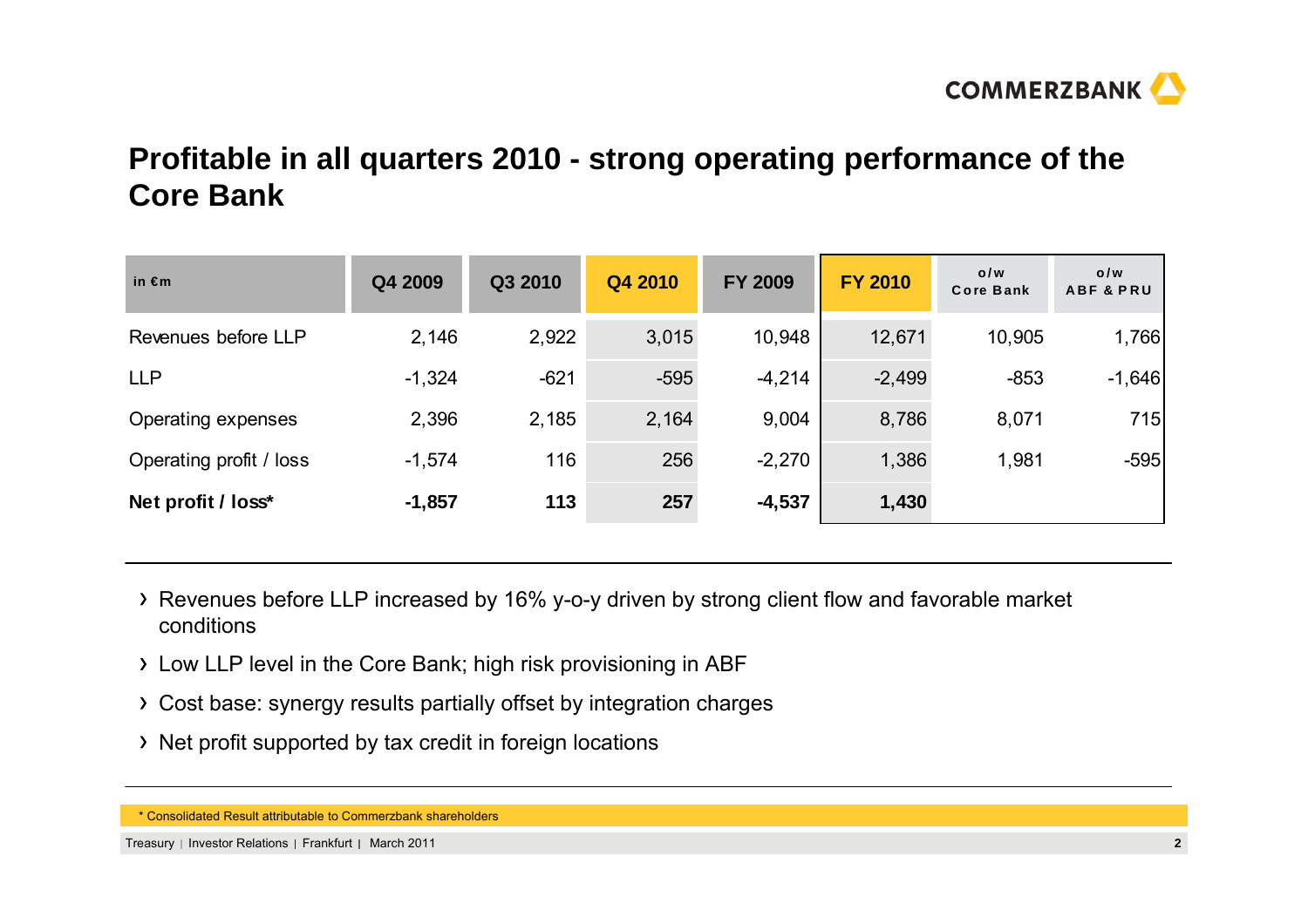

## **All core segments profitable in FY 2010**

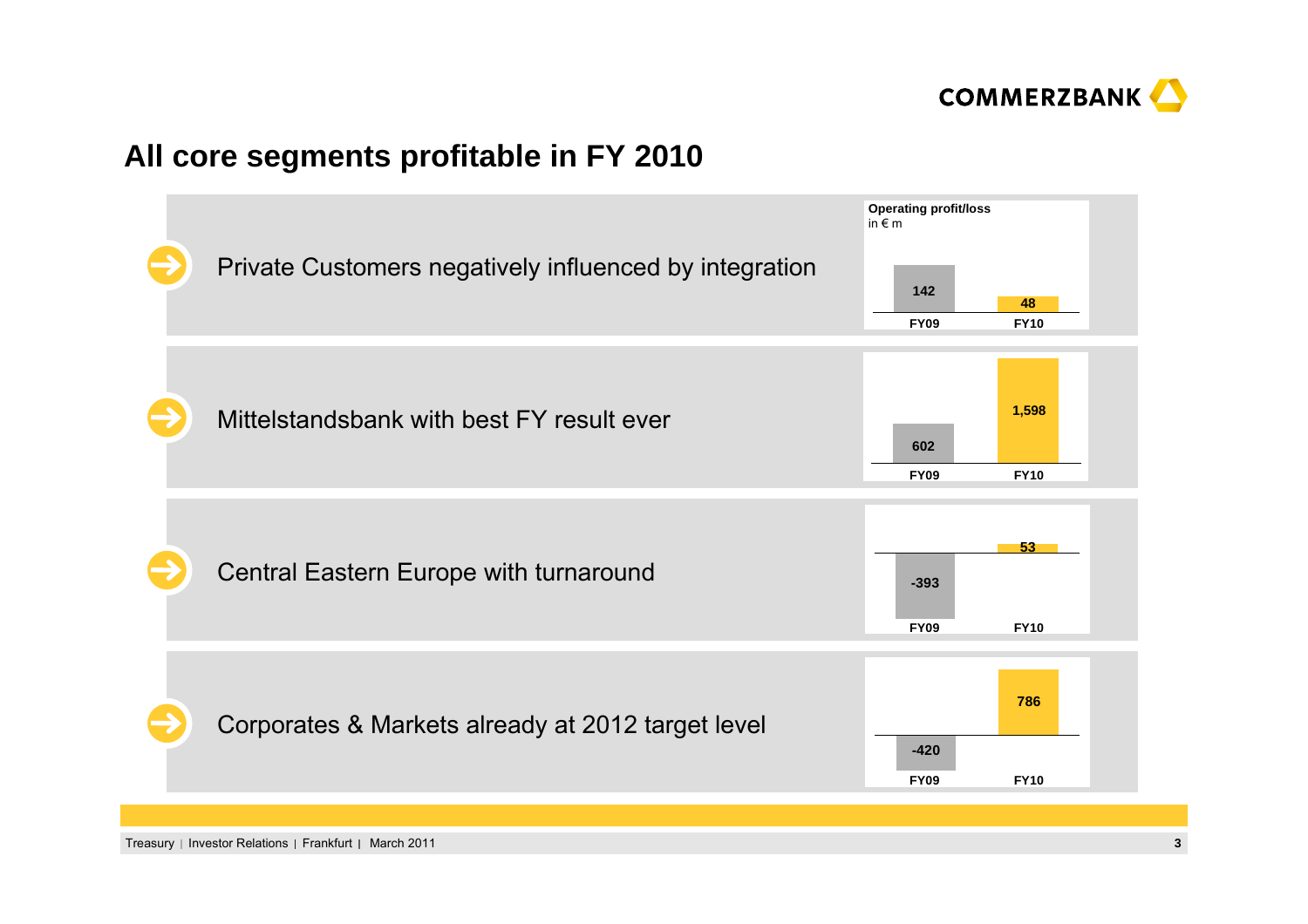

## **Integration progressing on schedule with key milestones accomplished**

#### More than 80% of overall reduction contracted (>7,300 FTE) Reduction of staff faster than planned **Cost synergies Personnel reduction Integration charges & Cost synergies** in € bn**Personnel reduction** in FTEEnd of December 2010 >45% of total synergy target 2014 of €2.4bn achievedSynergies 2010 slightly above plan  $\rightarrow$  Forecast 2011 >  $\epsilon$ 1.5bn **Integration charges** in € bnIntegration charges in line with 2010 plan despite higher IT investments> Total integration charges confirmed at €2.5bn> IT integration nearly finalised (last milestone in H1) **IT integration Plan 2011as of Dec0.22010\*0.4Plan 20100.4Full Run-Rate2014e2.4as of Dec 20101.1Plan 20101.0Plancontractedas of 9,000 7,300 Dec 2010Guidance5,200 Original 3,000**

\* including release in other income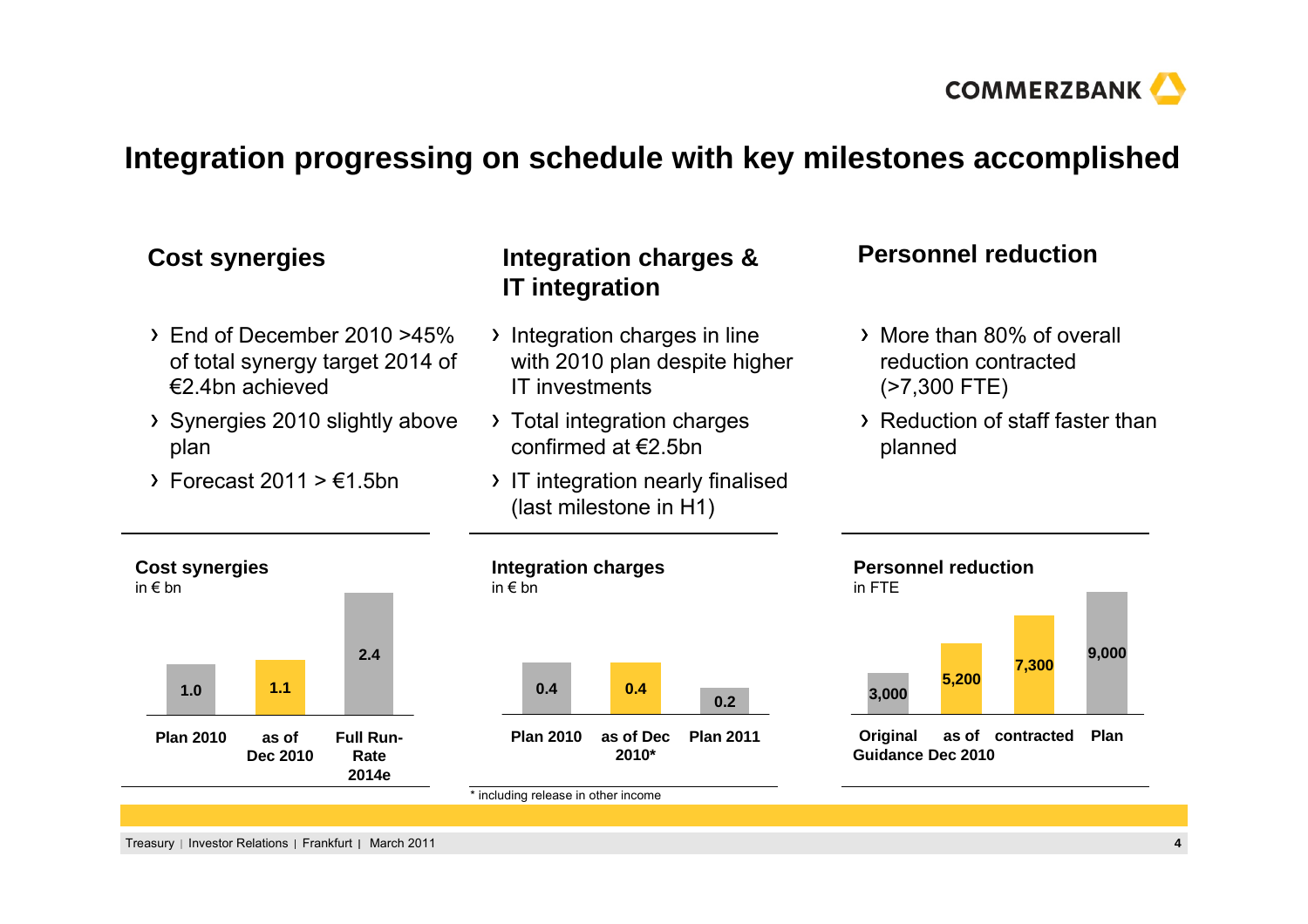

### **Significant risk & balance sheet reduction**



- > Since 2008 strong reduction across the entire group and various products
- > 2010: balance sheet reduction mainly in trading assets due to m-t-m effects and improved netting
- Development of balance sheet total is in line with EU requirement (<€900bn in 2012)



- Planned reduction in ABF main driver for RWA decrease in 2010
- Actively managed reduction in Corporates & Markets and PRU

\* 2008 pro-forma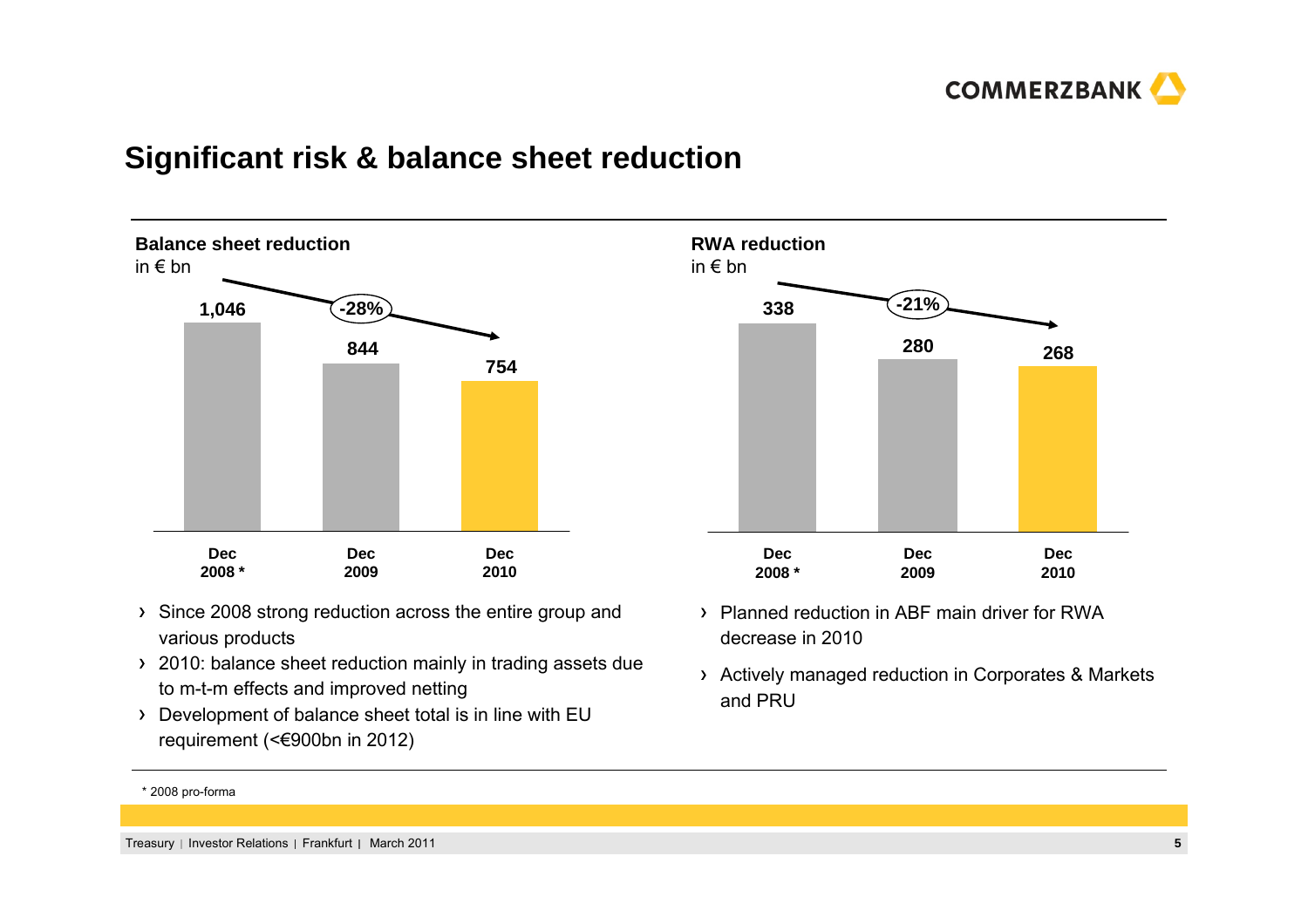

#### **Optimization: Asset Based Finance**

#### **PF portfolio development (EaD in €bn)<sup>1,3</sup>**



- Risk-oriented portfolio phase-out during the entire duration
- > No new business (only management of cover pool)

#### **CRE portfolio development (EaD in €bn)<sup>2,3</sup>**



- > Selective new business
- > Reduced prolongation quota
- > Non-scheduled repayments

|                                           | <b>Dec 2009</b> | <b>Dec 2010</b> |
|-------------------------------------------|-----------------|-----------------|
| <b>RWA</b> (in $\in$ bn)                  | 90              | 79              |
| <b>LLP</b> (YtD, in $\in$ m)              | 1,588           | 1,584           |
| - thereof Public Finance                  | 14              | -8              |
| $-$ thereof $CRE$                         | 1,075           | 1,315           |
| - thereof Ship Finance                    | 394             | 189             |
| - thereof EH Retail                       | 106             | 88              |
| <b>LLP ratio</b> (% of EaD <sup>*</sup> ) | 0.60            | 0.69            |
| - thereof Public Finance                  | 0.01            | < 0.0           |
| $-$ thereof $CRE$                         | 1.28            | 1.70            |
| - thereof Ship Finance                    | 1.36            | 0.71            |
| - thereof EH Retail                       | 0.51            | 0.50            |
| <b>Default portfolio</b> (in $\in$ bn)    | 9.8             | 10.6            |
| Coverage ratio** (%)                      | 97              | 101             |

\* including default portfolio \*\* including GLLP

1) PF includes public finance portfolios of Eurohypo and EEPK 2) Volume incl. Eurohypo portfolio, AM Leasing and further assets at Commerzbank 3) excl. default portfolio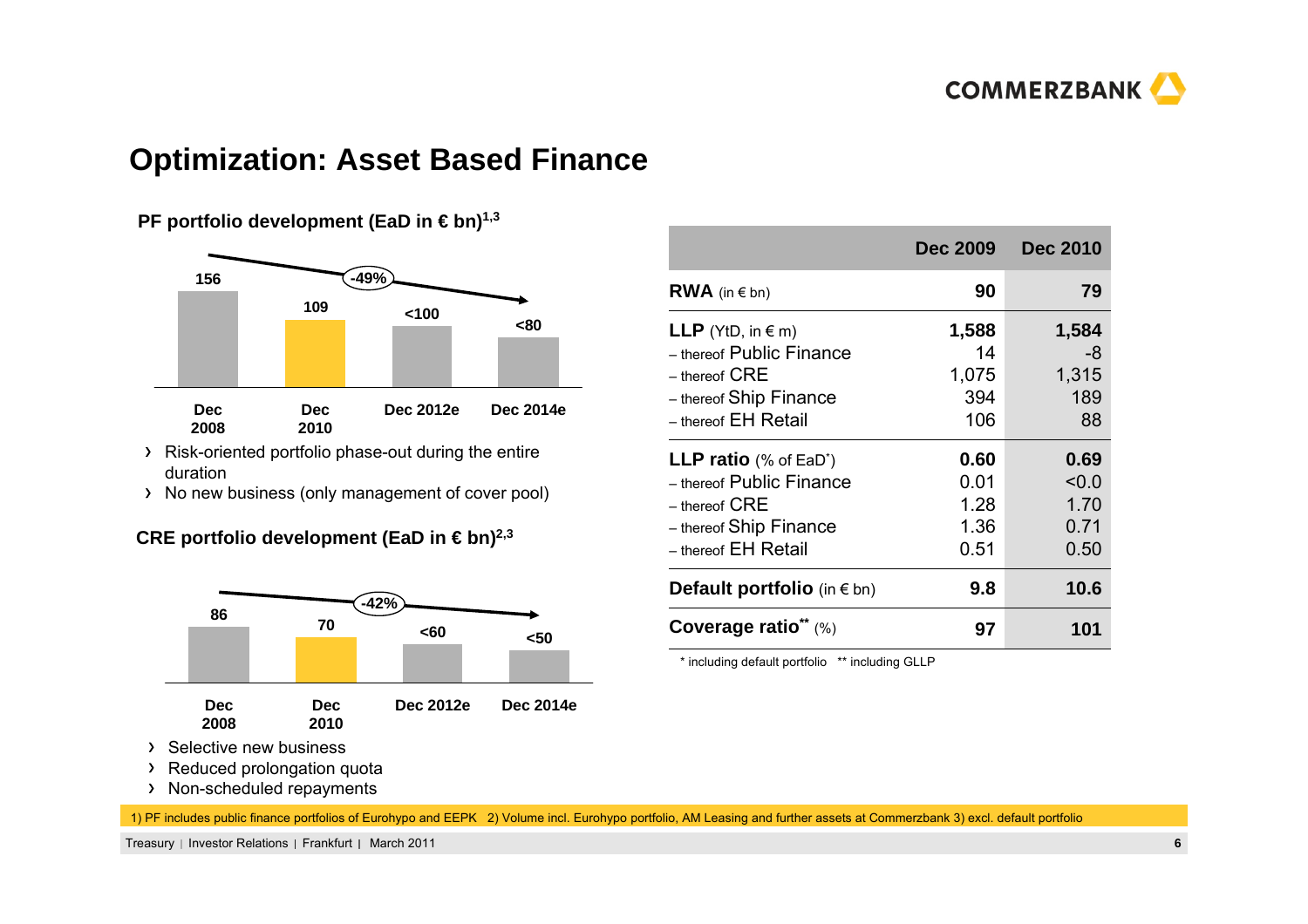

## **Portfolio Restructuring Unit - successful downsizing and de-risking with continuing profit contribution**



#### **Risk Exposure**

in € bn

| (€Mrd.)          | <b>AAA</b> | AA  | A   | <b>BBB</b> | <b>Non IG</b> | <b>Total</b> |
|------------------|------------|-----|-----|------------|---------------|--------------|
| <b>RMBS</b>      |            |     |     |            |               | 3.0          |
| <b>CMBS</b>      |            |     |     |            |               | 0.5          |
| <b>CDO</b>       |            |     |     |            |               | 6.7          |
| <b>Other ABS</b> |            |     |     |            |               | 2.8          |
|                  |            |     |     |            |               |              |
| <b>Total</b>     | 2.8        | 2.0 | 2.4 | 3.0        | 2.9           | 13.0         |



#### **Details**

|                            | <b>Risk Exposure</b> | $m-d-r^*$ |
|----------------------------|----------------------|-----------|
| Write-back potential       | $€8.9$ hn            | 13%       |
| Neutral (+/- €25m P&L)     | €1.8bn               | 25%       |
| Impairment likely/possible | €2.3bn               | 70%       |
|                            |                      |           |
| Total                      | €13.0bn              |           |

\* Markdown-Ratio = 1-(Risk Exposure / Notional value)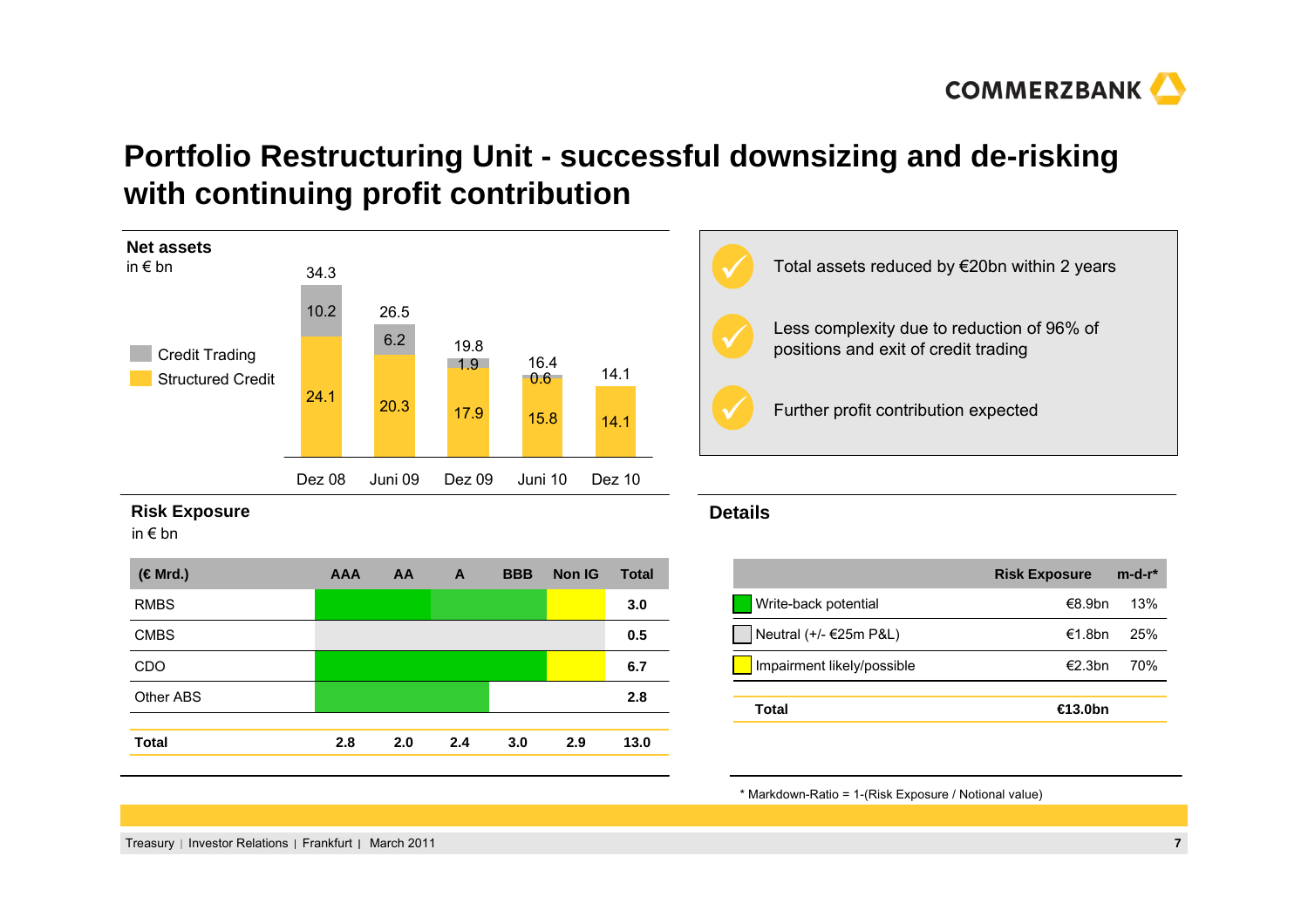

## **Capital base further improved**



#### **Comments**

- › CRD II: de-recognition of Silent Participation Allianz & HT1 as core capital
- › Liability management in January 2011:
	- › Pre-tax P&L effect of roughly €300m
	- › Total effect on Core Tier 1 Ratio: pro-forma increase of 40bps
	- › 157.5m new shares issued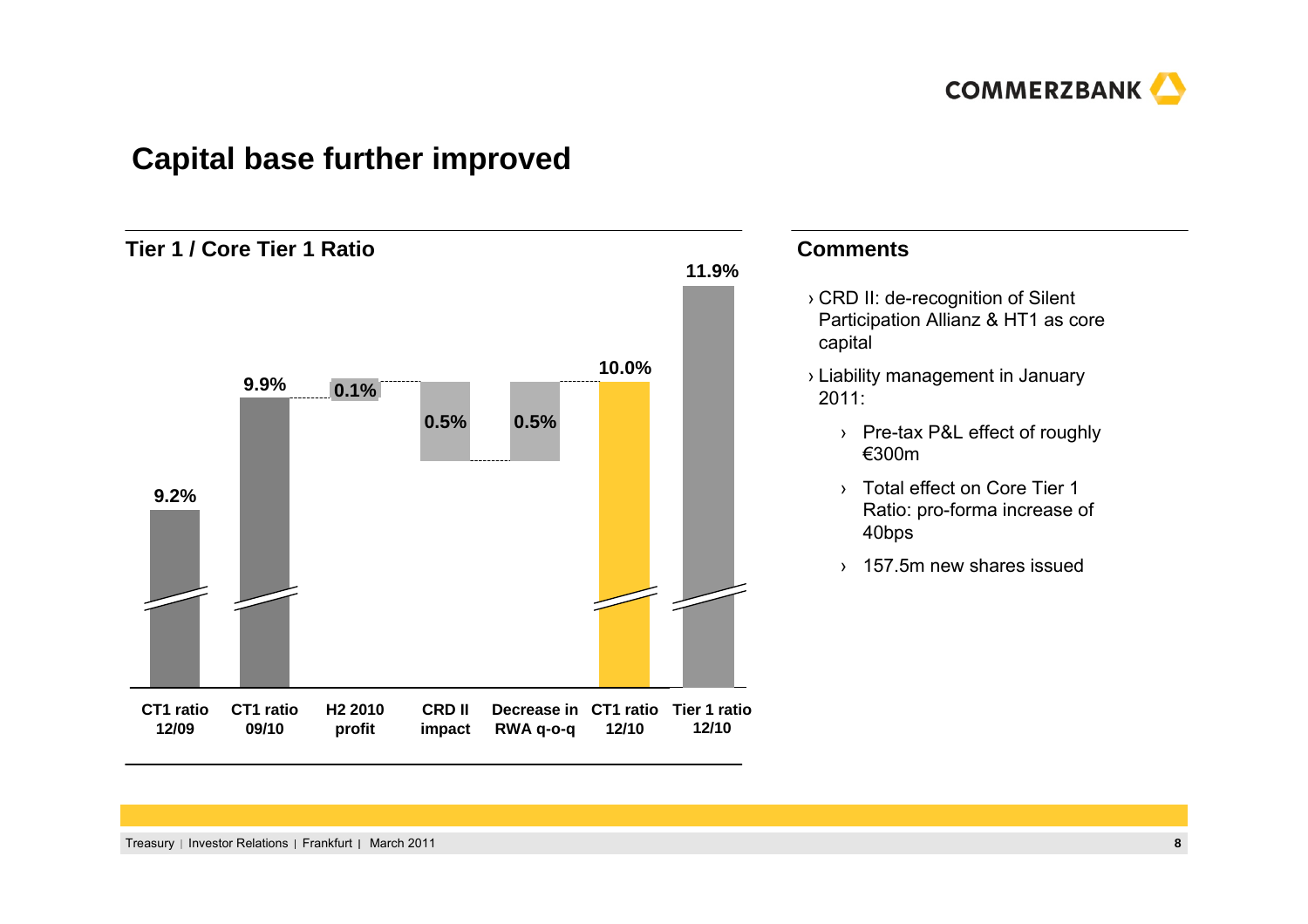

## **Impact of Basel 3 RWA effects under control – active management compensates regulatory effects – RWA target reduced to <€290bn**

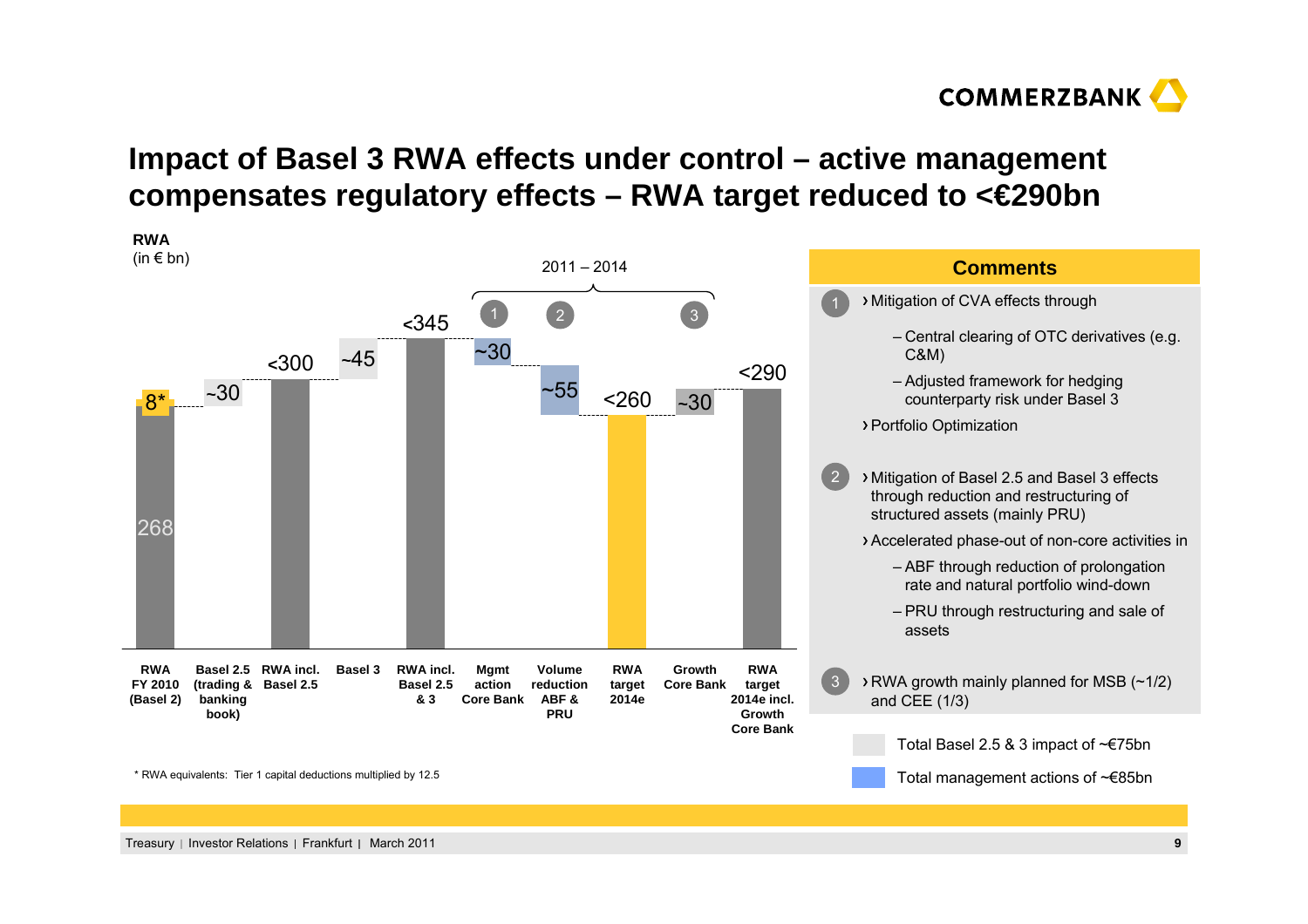

## **Wide range of options for payback of SoFFin funds**

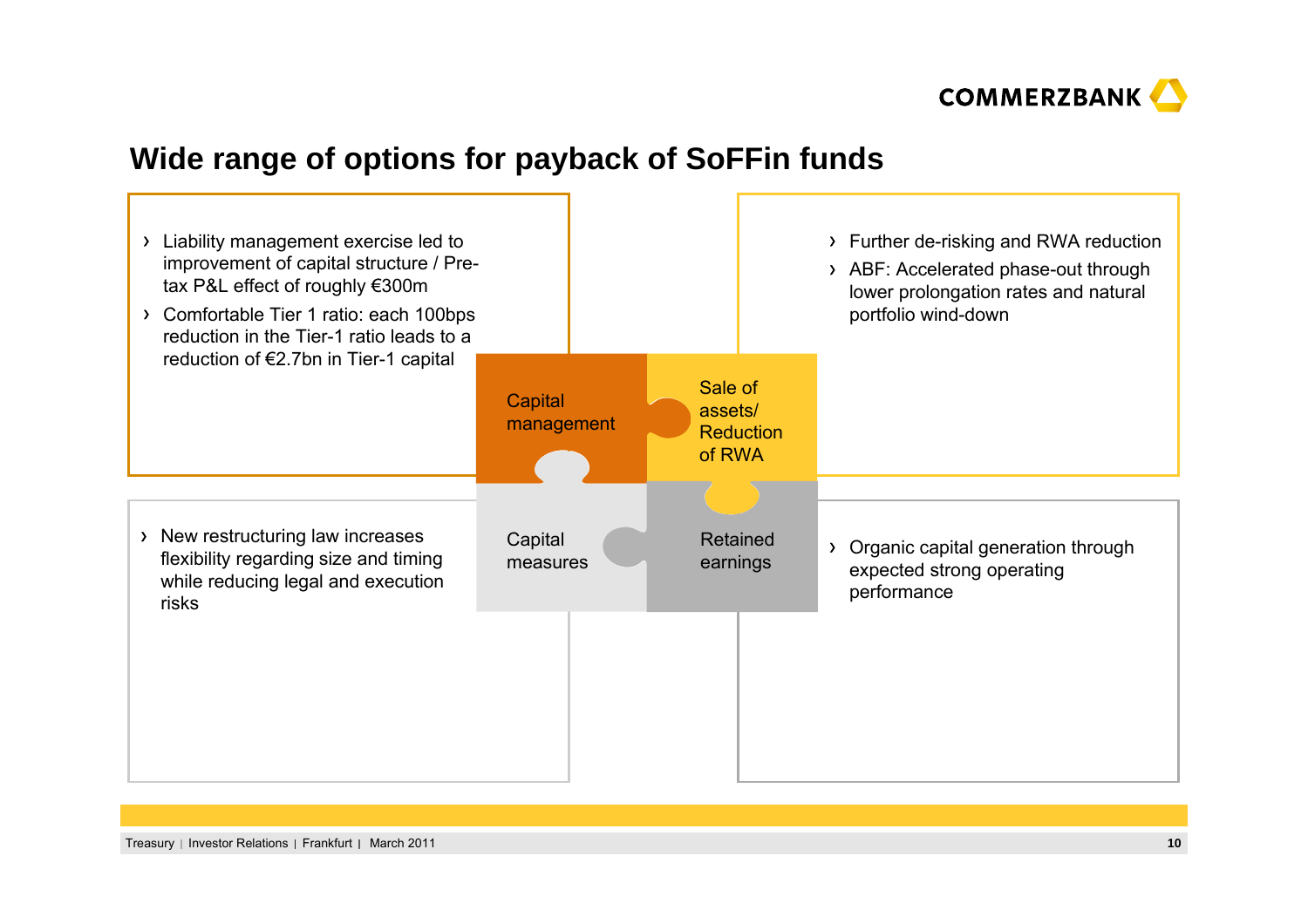

### **Roadmap 2012 targets remain in place**



\* Pre regulatory effects (i.e. bank levies) and under stable market conditions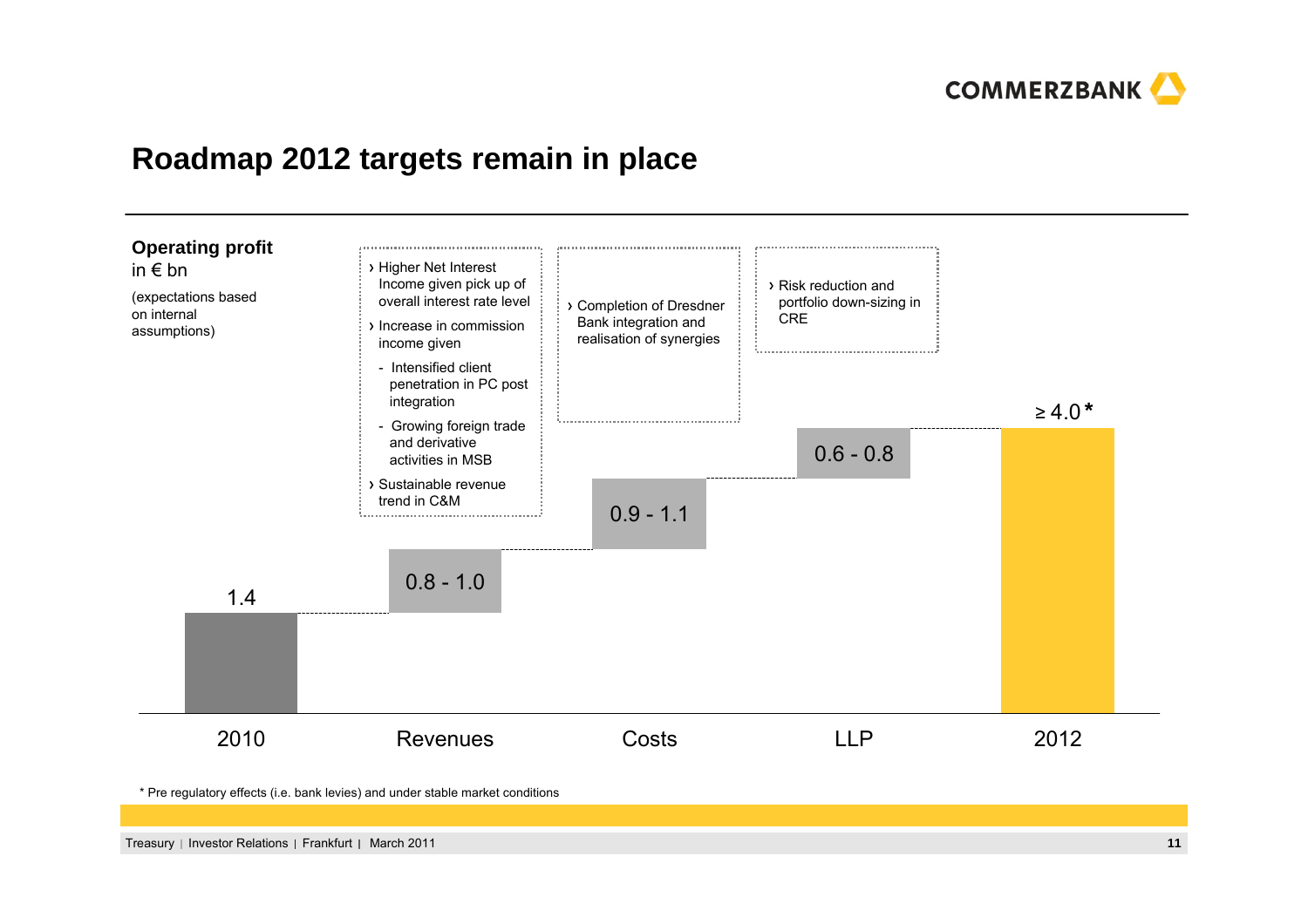

## **2011 outlook: Commerzbank expects to surpass operating profit level of 2010 significantly**

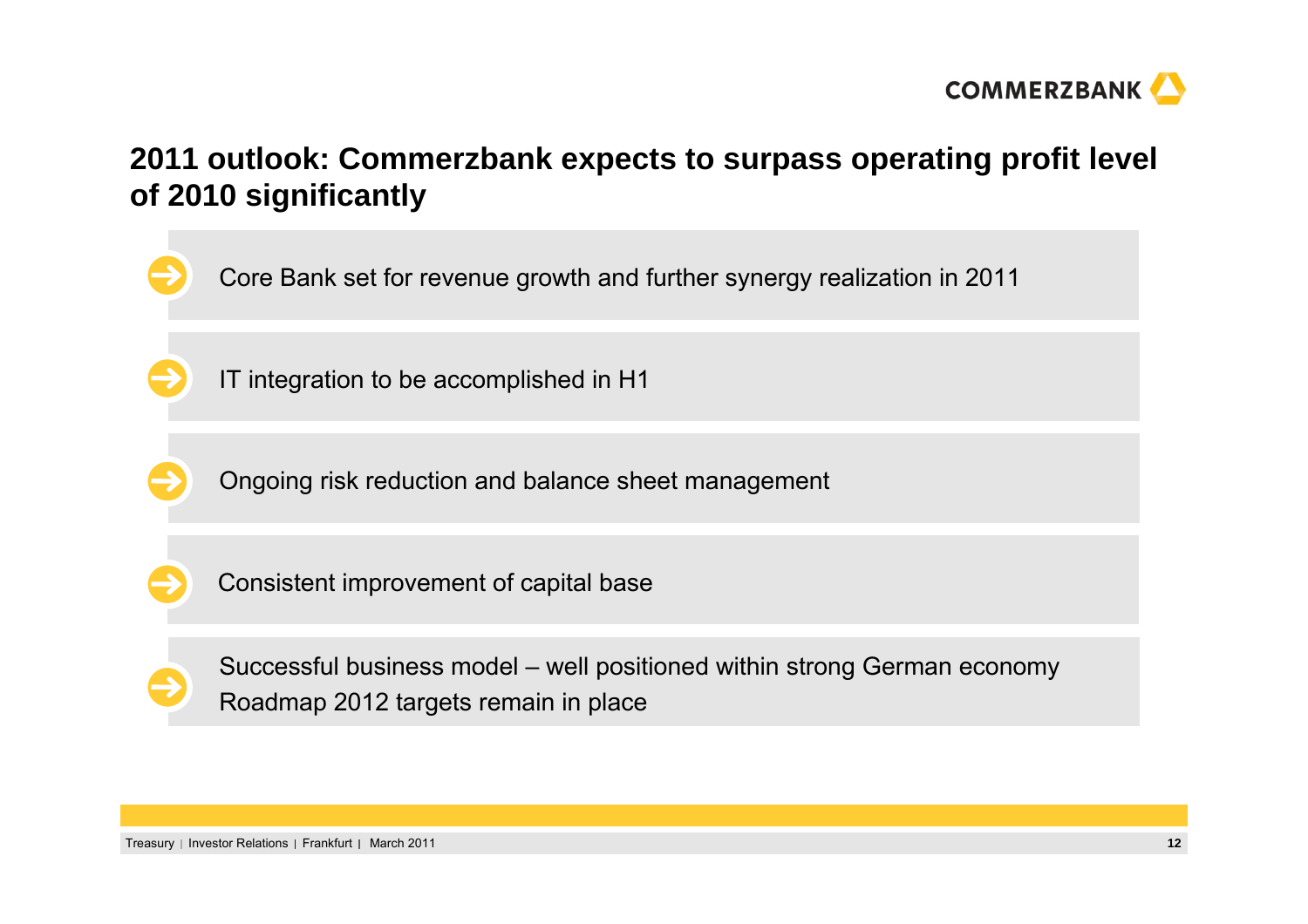

#### **Funding review 2010**  in € bn**8.34.03.00.8 Public sector PfandbriefeUnsecuredFunding Lettres de gage Mortgage Pfandbriefe€16.1bn**

## **Capital markets funding plan 2011 and review 2010**

- Average issuance spread was Euribor +55 bps
- Unsecured funding was supported by strong retail franchise
- 2 long dated €1bn benchmarks (7 and 10 years)
- 2 Jumbo Pfandbriefe issued by Eurohypo



- Funding plan 2011 is below volume achieved in 2010. Can be covered mainly by private placements
- › Approximately one-third of funding plan 2011 already completed YTD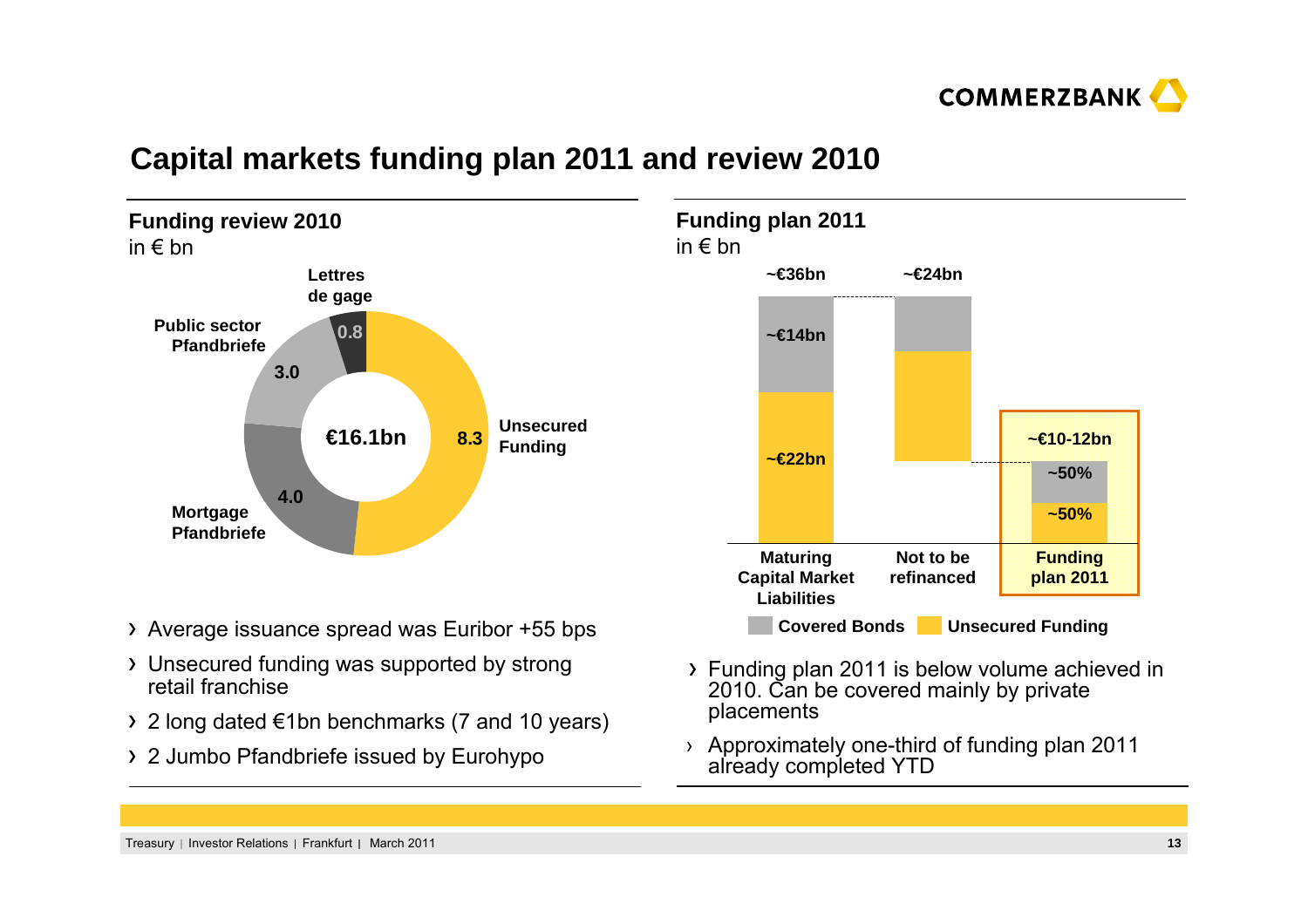

#### **For more information, please contact Commerzbank´s IR team:**

**Jürgen Ackermann (Head of Investor Relations)** P: +49 69 136 22338

M: juergen.ackermann@commerzbank.com

**Michael H. Klein** (Head) P: +49 69 136 24522M: michael.klein@commerzbank.com

**Sandra Büschken**P: +49 69 136 23617M: sandra.bueschken@commerzbank.com

**Ute Heiserer-Jäckel**P: +49 69 136 41874M: ute.heiserer-jaeckel@commerzbank.com

**Simone Nuxoll**P: +49 69 136 45660M: simone.nuxoll@commerzbank.com

**Stefan Philippi** P: +49 69 136 45231M: stefan.philippi@commerzbank.com

#### **Equity / Fixed Income IR Financial Reporting / Rating Strategic Research**

**Klaus-Dieter Schallmayer** (Head) P: +49-69 136 25154M: klaus-dieter.schallmayer @commerzbank.com

**Wennemar von Bodelschwingh** P: +49 69 136 43611M: wennemar.vonbodelschwingh @commerzbank.com

**Michael Desprez** P: +49 69 136 25136M: michael.desprez@commerzbank.com

**Patricia Novak**P: +49 69 136 46442M: patricia.novak@commerzbank.com

**ir@commerzbank.comwww.ir.commerzbank.com**

**Dirk Bartsch** (Head) P: +49 69 136 2 2799 M: dirk.bartsch@commerzbank.com

**Ulf Plesmann**P: +49 69 136 43888 M: ulf.plesmann@commerzbank.com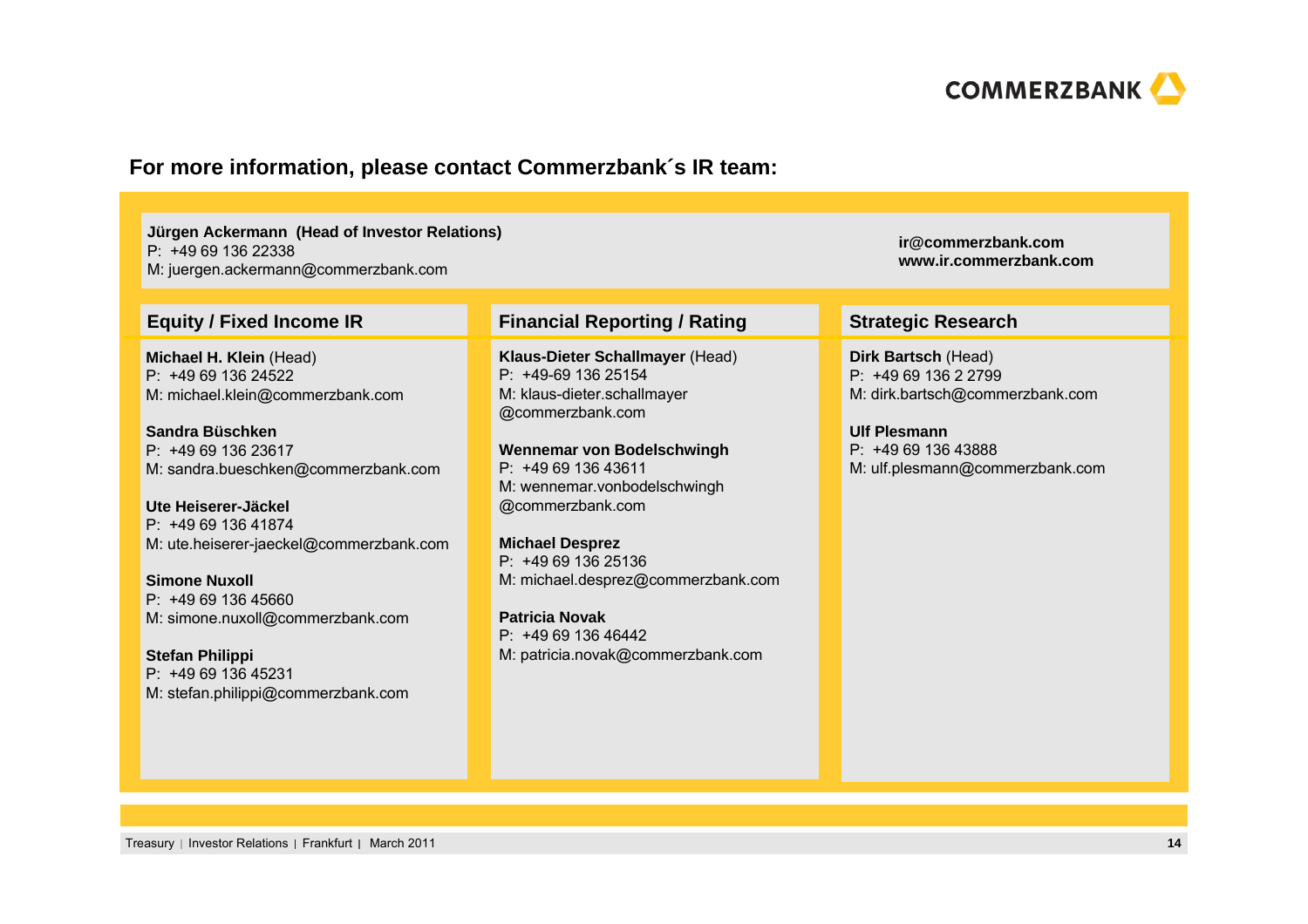

#### **Disclaimer**

#### **THIS PRESENTATION IS NOT FOR DISTRIBUTION, DIRECTLY OR INDIRECTLY, IN OR INTO OR TO ANY PERSON LOCATED OR RESIDENT IN THE UNITED STATES OF AMERICA, ITS TERRITORIES AND POSSESSIONS (INCLUDING PUERTO RICO, THE U.S. VIRGIN ISLANDS, GUAM, AMERICAN SAMOA, WAKE ISLAND AND THE NORTHERN MARIANA ISLANDS), ANY STATE OF THE UNITED STATES OF AMERICA OR THE DISTRICT OF COLUMBIA (THE "UNITED STATES").**

This presentation does not constitute an offer to sell or a solicitation of an offer to purchase any securities in the United States. The securities referred to herein (including the Notes and the shares of Commerzbank have not been and will not be registered under the U.S. Securities Act of 1933, as amended (the "Securities Act") or the laws of any state within the U.S., and may not be offered or sold in the United States or to or for the account or benefit of U.S. persons, except in a transaction not subject to, or pursuant to an applicable exemption from, the registration requirements of the Securities Act or any state securities laws. This presentation and the information contained herein may not be distributed or sent into the United States, or in any other jurisdiction in which offers or sales of the securities described herein would be prohibited by applicable laws and should not be distributed to United States persons or publications with a general circulation in the United States. No offering of the Notes is being made in the United States.